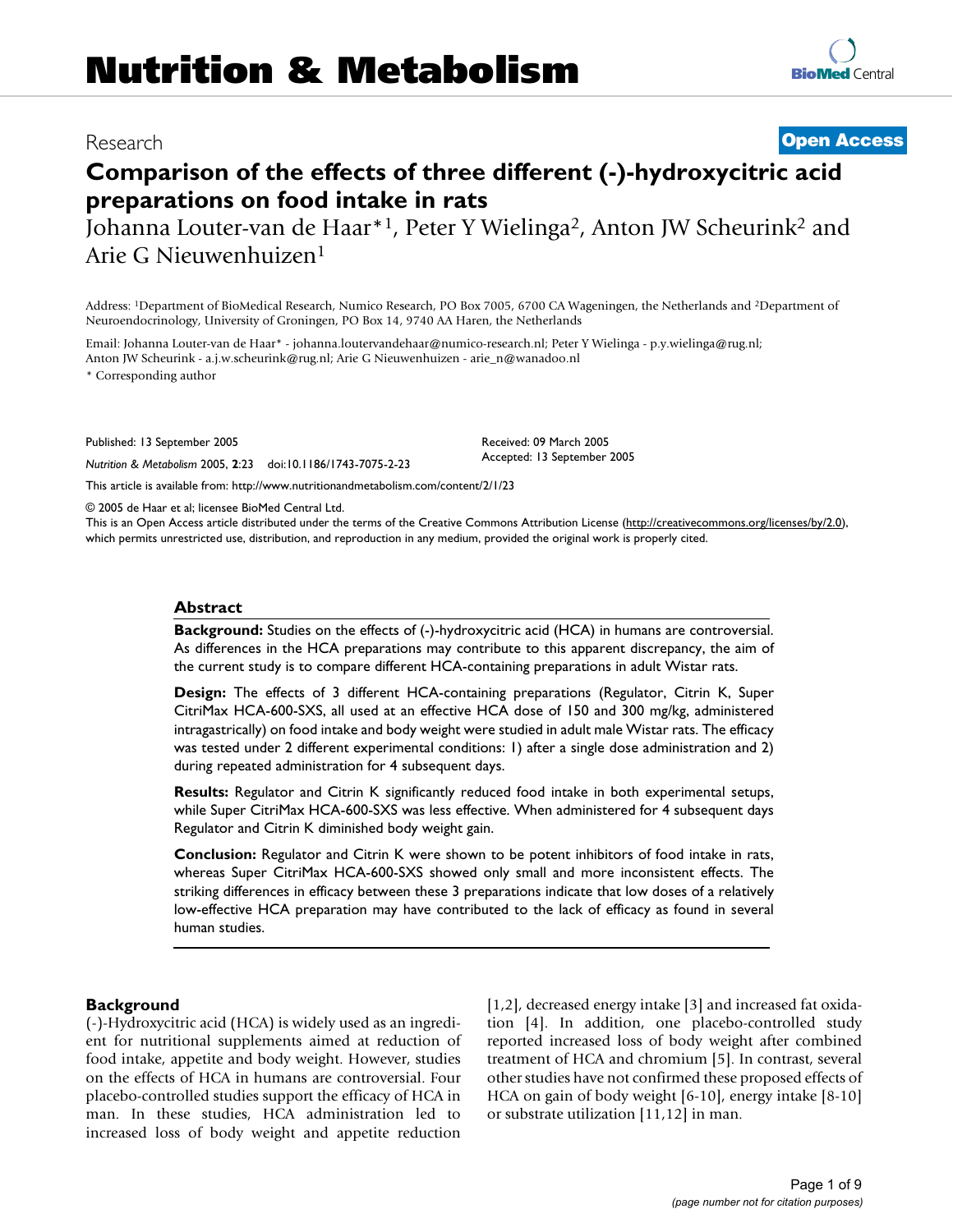

Cumulative food intake in rats up to 46 hrs after a single intra **Figure 1** gastric administration of vehicle or 310 mg/kg Regulator (n = 6) Cumulative food intake in rats up to 46 hrs after a single intragastric administration of vehicle or  $310$  mg/kg Regulator (n = 6).  $*$  p < 0.05,  $*$  $p$  < 0.01

Several factors may contribute to these inconclusive results of the human studies on the efficacy of HCA. First, the doses used in the human studies are highly variable, typically ranging from 5 – 40 mg/kg HCA per day whereas in one trial a dose as high as 250 mg/kg was used [12]. Second, differences in HCA preparations or production processes may also contribute to above-mentioned inconsistency in the results. For instance, HCA may occur either in open chain or in a lactone form. Since the lactone form has shown to be a very less effective inhibitor of the citrate cleavage enzyme [13], different preparations attempt to prevent cyclization of HCA into its (ineffective) lactone by using different counter-ions (such as sodium, calcium or potassium).

To obtain some insight into the difference in efficacy of commercially available HCA preparations, we studied the effects of three different HCA preparations on voluntary food intake and body weight in conscious rats. The product names of these preparations were: Regulator, Citrin K and Super CitriMax HCA-600-SXS (abbreviated as CitriMax), respectively.

# **Methods**

#### *Animals and housing*

All experimental protocols were approved by the Animal Experiments Ethical Committee DEC-Consult, Bilthoven, the Netherlands. Male Wistar rats (HsdCpb:WU, Harlan, the Netherlands) aged 3 months and weighing 290–320 gram at arrival were used. The rats were kept at  $20 \pm 1^{\circ}C$ , with lights on from 23.00 h (ZT 0.00) until 11.00 h (ZT 12.00), and with water and RMH-B standard lab chow, containing (w/w) 24% protein, 52% carbohydrates and 6% fat (Hope Farms, Woerden, the Netherlands) *ad libitum* unless mentioned otherwise.

The rats received a permanent silicone cannula (I.D. 0.6 mm, O.D. 1.2 mm) in the stomach under Isoflurane/oxygen/nitrogen oxide anesthesia according to the method described by Strubbe et al. [14]. This was done to allow stress-free intragastric (ig) administration of components to freely moving rats. The animals were allowed to recover for at least one week after surgery.

# *(-)Hydroxycitric acid preparations*

The following preparations were used: (1) Regulator, a synthetic produced product, which contains 97% of a tri-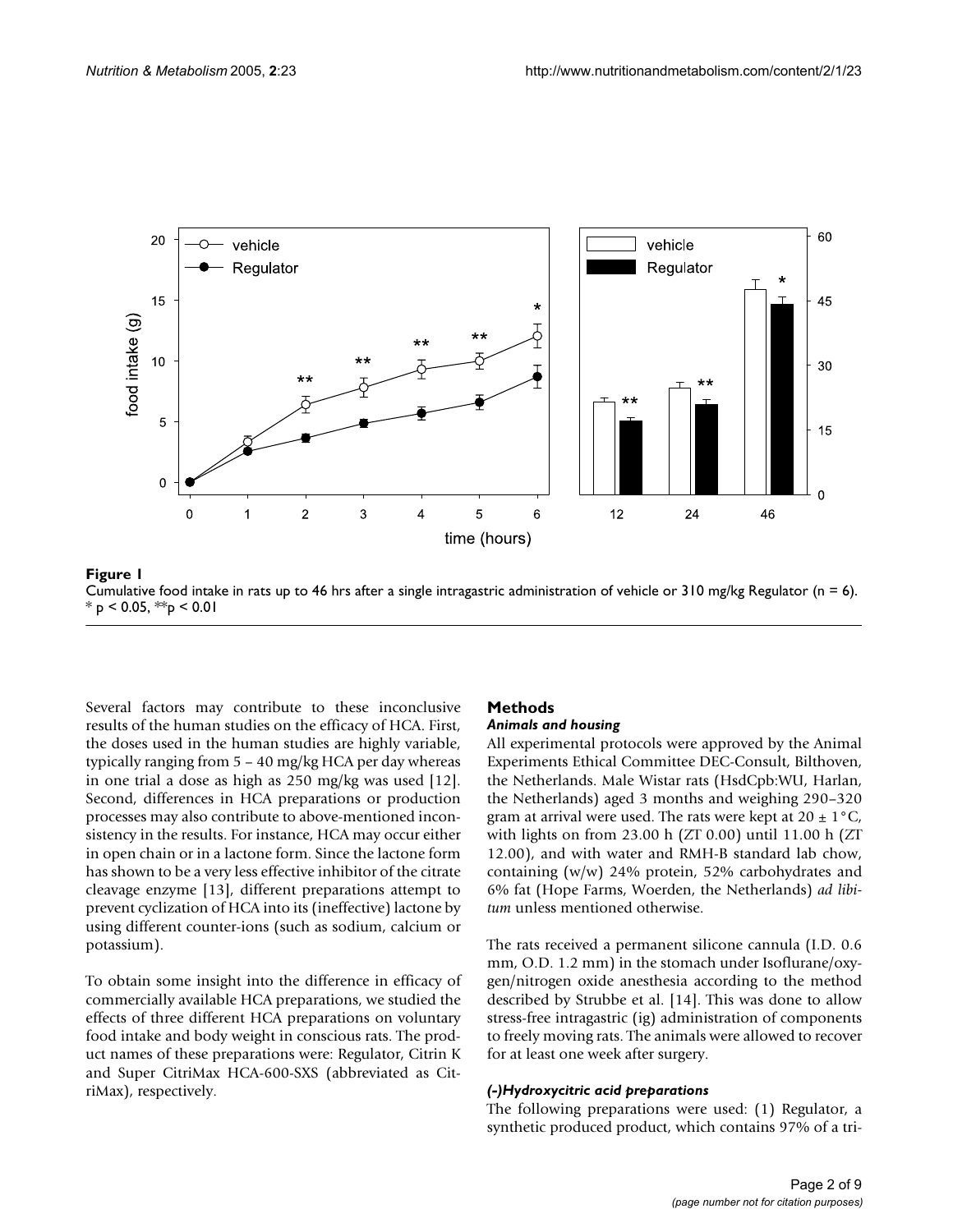

Cumulative food intake in rats up to 46 hrs after a single intra **Figure 2** gastric administration of vehicle or 600 mg/kg Citrin K (n = 6) Cumulative food intake in rats up to 46 hrs after a single intragastric administration of vehicle or 600 mg/kg Citrin K (n = 6). \*  $p < 0.05$ , \*\* $p < 0.01$ 

potassium salt of HCA (HOB Ireland Limited, Dublin, Ireland), (2) Citrin K, an extract of *Garcinia cambogia*, which contains 50% HCA (Sabinsa Corporation, New Jersey, USA), with potassium as its primary mineral  $(28 \text{ g}/100 \text{ g})$ and (3) Super CitriMax HCA-600-SXS (abbreviated as CitriMax), an extract of *Garcinia cambogia*, which contains 60% HCA (Interhealth Nutraceuticals Incorporated, Concord, California), containing  $K^+(15 \text{ g}/100 \text{ g})$  and Ca<sup>2+</sup> (11 g/100 g). To test whether the effects are specific to HCA, its structural analogue (4) tri-potassium citrate (Merck Eurolab B.V., Darmstadt, Germany) was used for comparison.

At a concentration of 75 mg HCA/ml demineralized water, the osmotic values of all preparations were 0.545 mOsm/l for Regulator, 0.507 mOsm/l for Citrin K, 0.265 mOsm/l for CitriMax and 0.490 mOsm/l for an equimolar solution of tri-potassium citrate in demineralized water.

#### *Experimental design*

Two types of experiments were performed to study the potential differences in efficacy between the different HCA preparations. The first series of experiments focused on the effect of one single administration of each preparation on food and water intake for the following 46 hrs in a 4 days placebo-controlled crossover experiment. In the second series of experiments, HCA was given twice a day for 4 days to study effects of repeated doses of the component on food and water intake. In both studies, rats were housed individually in cages in which food and water intake was monitored online (UgoBasile, Comerio, Italy).

#### *Single administration*

4 groups of 6 animals were used; within each group 2 single experiments were done. Each single experiment lasted for 4 days (96 hours). On day 1, food was removed 2 hours before dark onset (ZT 10.00). At ZT 11.30 randomly assigned rats received either a single bolus of the test component (dissolved in a total volume of 1 ml water) or a single bolus of isovolumic amount of water alone through the gastric cannula. At ZT 12.00 food was returned, and food and drink intake were monitored at 1, 2, 3, 4, 5, 6, 12, 24 and 46 hrs after administration. This period of 46 hrs was a washout period at the same time. On day 3 the protocol of day 1 was repeated. The rats that received the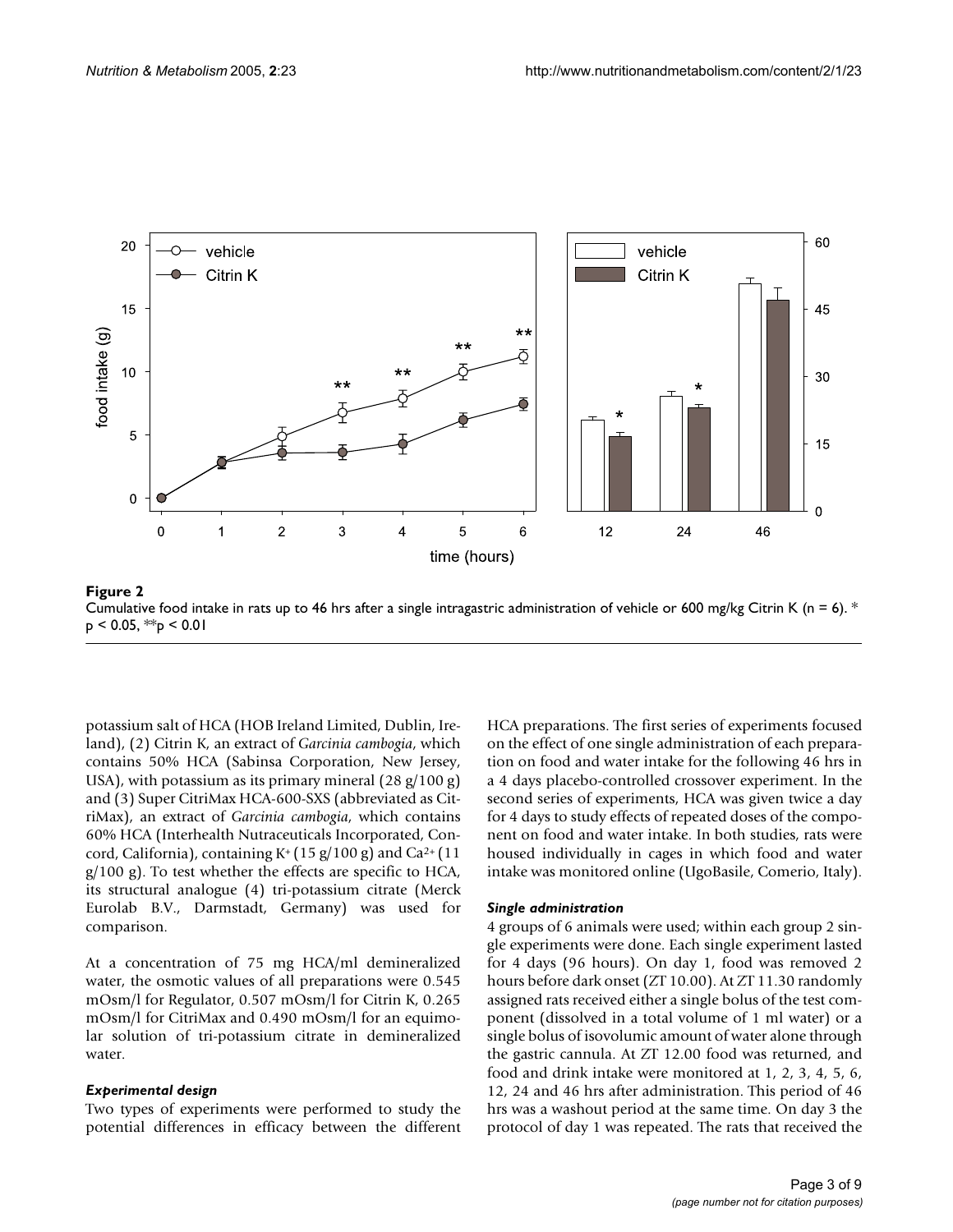

Cumulative food intake in rats up to 46 hrs after a single intr HCA-600-SXS (n = 6) **Figure 3** agastric administration of vehicle or 500 mg/kg Super CitriMax Cumulative food intake in rats up to 46 hrs after a single intragastric administration of vehicle or 500 mg/kg Super CitriMax HCA-600-SXS (n = 6). \*\*p < 0.01

component on day 1 now receive vehicle and vice versa. Body weight was registered daily. In this way each dose of each HCA preparation was tested with regard to it's own vehicle treatment in a crossover experiment.

Each HCA preparation was tested, in a group of 6 animals, at two doses corresponding to 150 and 300 mg HCA/kg body weight. Thus, three groups of 6 animals were used to test Regulator at doses of 155 and 310 mg/kg, Citrin K at 300 and 600 mg/kg and CitriMax at 250 and 500 mg/kg, respectively. In the fourth group of 6 animals tri-potassium citrate, first, was tested at a dose of 475 mg per kg body weight (corresponding to the molarity of 300 mg/kg HCA) in comparison with vehicle treatment. Second, tripotassium citrate (475 mg/kg) was tested in comparison with Regulator (310 mg/kg).

#### *Repeated administration*

To study the effects of long-term administration of the different HCA preparations, HCA or vehicle was administered intragastric twice daily for 4 subsequent days (at ZT 11.30 and ZT 17.00). Body weight and food intake were monitored during the 4 days of ig HCA-administration and the 3 days thereafter at ZT 10.00.

For logistic reasons, the long term studies were performed in two subsequent series of experiments. In the first set of experiments ( $n = 15$ , for each treatment  $n = 5$ ) vehicle, Regulator and CitriMax and in the second set ( $n = 27$ , for each treatment n = 9) vehicle, Regulator and Citrin K were tested. All tested doses corresponded to the dose of 300 mg HCA/kg body weight.

#### *Data analysis*

In the single administration experiments, food intake were analyzed for the crossover experiments by a four-way ANOVA test with the factors, group of treatment order, animals within group, period and type of vehicle treatment, all per HCA preparation. First, the difference between time period and beginning was analyzed to test the possibility of a carryover effect. Because of the absence of a carryover effect, the type of vehicle treatment effects can be tested in the crossover experiment.

To compare the food intake results of the different HCA preparations in the single administration experiments, the delta (= difference) between treatment and vehicle on t = 24 hrs was calculated. To make comparisons between the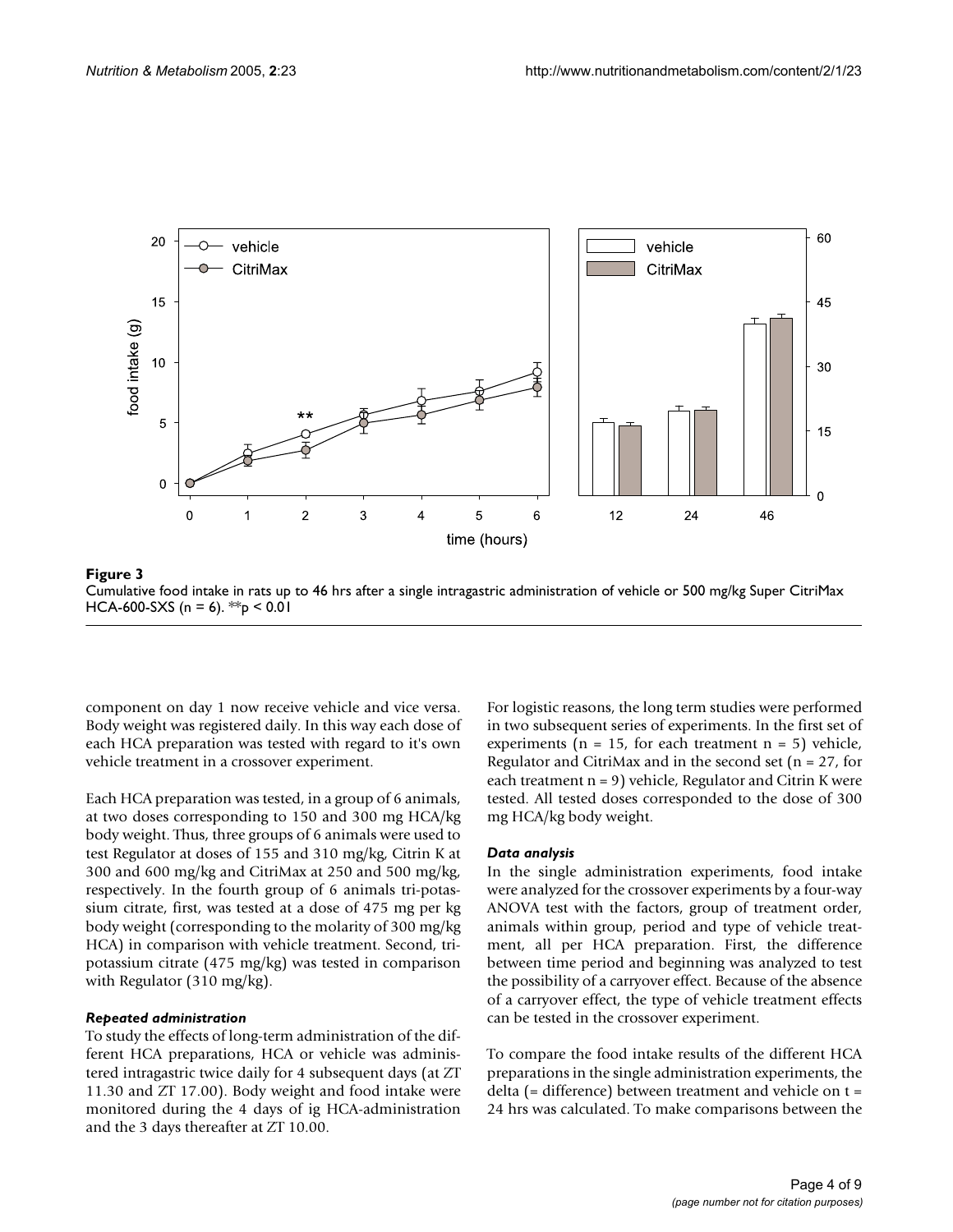|    |            | Regulator (155 mg/kg) |                   | Citrin K (300 mg/kg) |                  | Super CitriMax HCA-600-SXS (250 mg/kg) |                 |
|----|------------|-----------------------|-------------------|----------------------|------------------|----------------------------------------|-----------------|
|    |            | Vehicle               | Regulator         | Vehicle              | Citrin K         | Vehicle                                | <b>CitriMax</b> |
| A  | $t =$   h  | $2.9 \pm 0.6$         | $2.9 \pm 0.4$     | $2.9 \pm 0.7$        | $2.5 \pm 0.6$    | $2.9 \pm 0.6$                          | $2.7 \pm 0.4$   |
|    | $t = 2 h$  | $5.7 \pm 0.4$         | $4.6 \pm 0.5$     | $4.2 \pm 0.6$        | $3.5 \pm 0.6$    | $4.3 \pm 0.6$                          | $3.6 \pm 0.7$ * |
|    | $t = 3 h$  | $6.9 \pm 0.6$         | $6.0 \pm 0.2$     | $6.0 \pm 0.9$        | $5.0 \pm 0.8$    | $6.2 \pm 0.5$                          | $5.2 \pm 0.6$   |
|    | $t = 6 h$  | $10.4 \pm 0.8$        | $10.4 \pm 0.5$    | $9.7 \pm 0.9$        | $9.3 \pm 0.4$    | $9.3 \pm 0.7$                          | $9.2 \pm 0.6$   |
|    | $t = 24 h$ | $22.6 \pm 0.8$        | $23.6 \pm 0.7$    | $23.8 \pm 0.7$       | $23.0 \pm 1.1$   | $21.1 \pm 1.2$                         | $21.5 \pm 0.7$  |
|    |            | Regulator (310 mg/kg) |                   | Citrin K (600 mg/kg) |                  | Super CitriMax HCA-600-SXS (500 mg/kg) |                 |
|    |            | Vehicle               | Regulator         | Vehicle              | Citrin K         | Vehicle                                | CitriMax        |
| B. | $t =$   h  | $3.3 \pm 0.5$         | $2.5 \pm 0.1$     | $2.8 \pm 0.5$        | $2.8 \pm 0.4$    | $2.5 \pm 0.7$                          | $1.9 \pm 0.4$   |
|    | $t = 2 h$  | $6.4 \pm 0.7$         | $3.6 \pm 0.3$ **  | $4.9 \pm 0.8$        | $3.6 \pm 0.6$    | $4.1 \pm 0.2$                          | $2.7 \pm 0.7**$ |
|    | $t = 3 h$  | $7.8 \pm 0.8$         | $4.9 \pm 0.3**$   | $6.8 \pm 0.8$        | $3.6 \pm 0.6$ ** | $5.6 \pm 0.5$                          | $5.0 \pm 0.9$   |
|    | $t = 6 h$  | $12.1 \pm 1.0$        | $8.7 \pm 0.9*$    | $11.2 \pm 0.6$       | $7.4 \pm 0.5***$ | $9.2 \pm 0.8$                          | $7.9 \pm 0.8$   |
|    | $t = 24 h$ | $24.8 \pm 1.2$        | $20.9 \pm 1.1***$ | $25.6 \pm 1.0$       | $23.0 \pm 0.8^*$ | $19.6 \pm 1.2$                         | $20.0 \pm 0.6$  |

**Table 1: Cumulative food intake in rats after a single intragastric administration of vehicle or different HCA preparations**

For each HCA preparation n =  $6, * p < 0.05, ** p < 0.01$ 

HCA preparations, these deltas were analyzed using a two independent sample t-test with equal variances.

In the single administration experiments, bodyweight and water intake were also analyzed for the crossover experiments by a four-way ANOVA test, per HCA preparation.

In the repeated-administration experiments, the effects of HCA treatment on food intake, water intake and body weight were analyzed by a one-way ANOVA test. P values less than 0.05 were regarded significant. Data are presented as mean ± SEM.

# **Results**

# *Single administration*

Cumulative food intake was significantly reduced after intragastric administration of 310 mg/kg Regulator (figure 1) and 600 mg/kg Citrin K (figure 2). CitriMax (500 mg/ kg) tended to decrease food intake (figure 3), reaching significance at  $t = 2$  h. The low doses of Citrin K (300 mg/kg) and Regulator (155 mg/kg) showed no effect on food intake, CitriMax (250 mg/kg) reduced food intake only at  $t = 2 h$  (table 1).

To enable comparison between the effects of the different HCA treatments, the difference between 24 hrs cumulative food intake after component treatment and after vehicle treatment was calculated for each HCA source (defined as delta, data shown in table 2). The negative delta's for Regulator (310 mg/kg) and Citrin K (600 mg/kg), implying a decreased food intake after HCA administration when compared to vehicle, were significantly different from the positive delta for CitriMax (500 mg/kg).

Figure [4](#page-5-0)a shows that 475 mg/kg tri-potassium citrate had no effect on cumulative food intake compared to vehicle treatment. Regulator (310 mg/kg) decreased cumulative food intake compared to tri-potassium citrate (figure [4](#page-5-0)b).

No effect on body weight and water intake was observed in any of the experiments (data not shown).

# *Repeated administration*

The effects of repeated administration of the high doses of the three preparations on food intake were comparable to the data of the single bolus experiments. Both Regulator and Citrin K significantly reduced cumulative food intake at days 1–4, whereas CitriMax did not reduce food intake (figure [5](#page-6-0) and [6\)](#page-7-0). Three days after the last administration, food intake was still significantly lower after Regulator and Citrin K treatment (figure [5](#page-6-0) and [6](#page-7-0)). Figure [5](#page-6-0) also shows that the cumulative food intake during and after Regulator treatment was significantly lower than during and after CitriMax treatment.

Regulator resulted in a significantly lower gain of body weight compared to vehicle at day 2 and 4. Citrin K significantly reduced gain of body weight compared to vehicle at day 1, 2 and 4 (data not shown).

# **Discussion**

This study shows that three commercially available HCA preparations exert striking differences in efficacy in inhibiting voluntary food intake in rats. Regulator and Citrin K were potent suppressants of food intake, both after a single bolus and after repeated administration, whereas CitriMax exerted much smaller effects on food intake.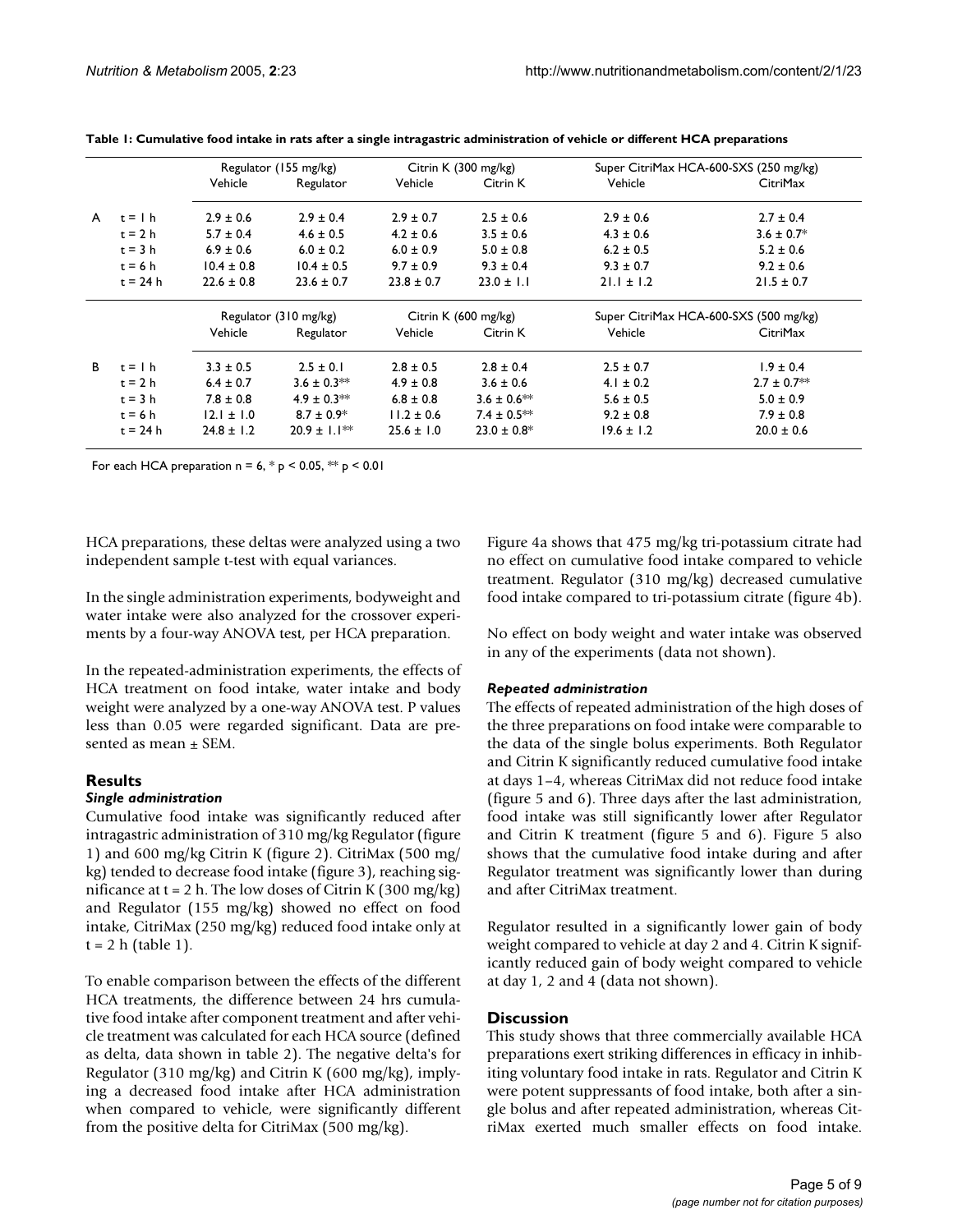<span id="page-5-0"></span>

Cumulative food intake in rats up to 46 hrs citrate (n = 6) **Figure 4** after a single intragastric administration of A. vehicle or 475 mg/kg tri-potassium

Cumulative food intake in rats up to 46 hrs after a single intragastric administration of A. vehicle or 475 mg/kg tri-potassium citrate (n = 6). B. 475 mg/kg tri-potassium citrate or 310 mg/kg Regulator (n = 6). \*  $p < 0.05$ , \*  $p < 0.01$ 

Accordingly, repeated administration of Regulator and Citrin K, but not CitriMax, reduced gain of body weight. Many of the peer-reviewed human studies on HCA, which report a lack of efficacy, used a CitriMax preparation as their source [9,10,12] at doses that were considerably lower than used in the present animal study, even when corrected for differences in metabolic rate. High doses of (CitriMax) HCA, however, have been shown to be effec-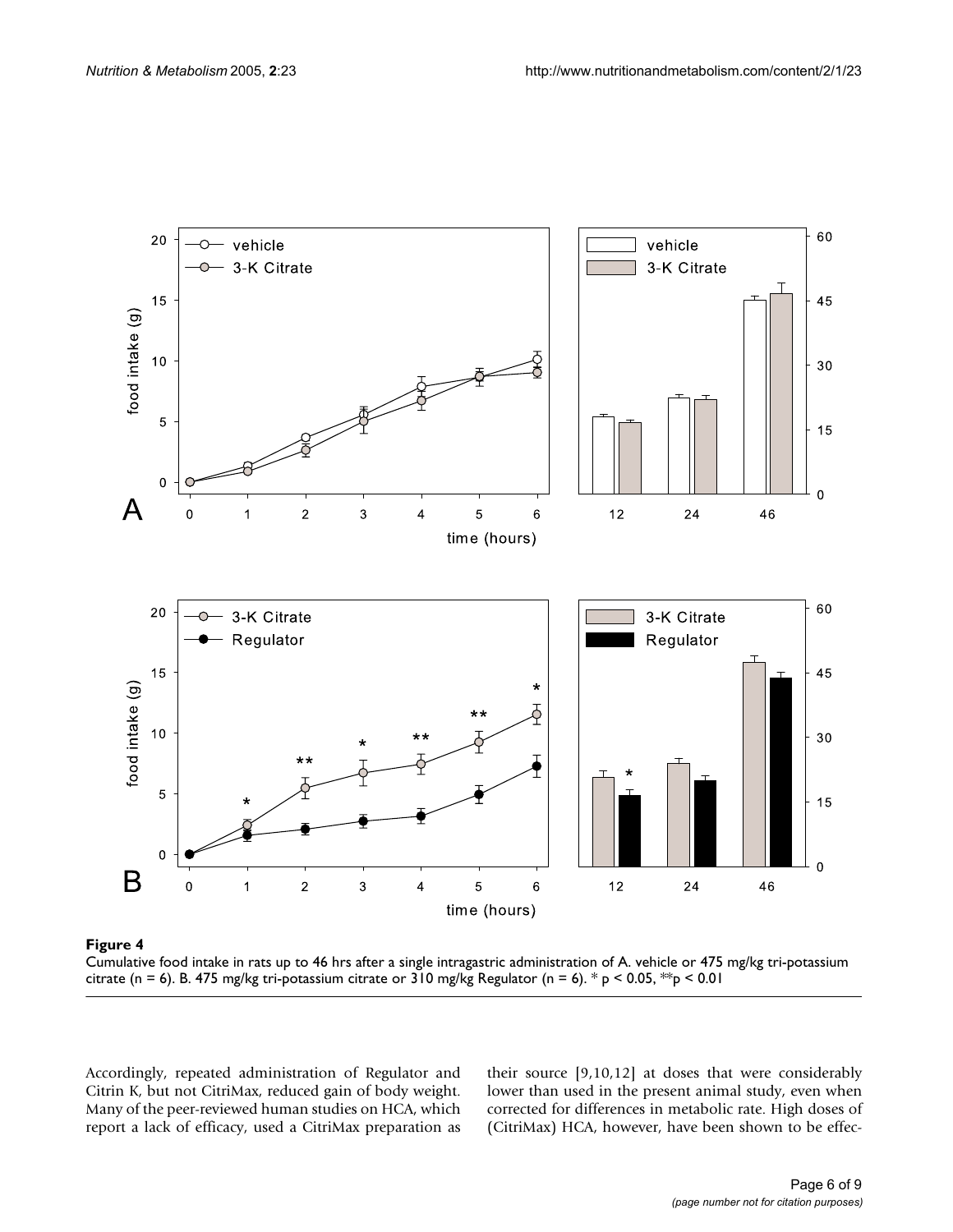<span id="page-6-0"></span>

Cumulative food intake in rats during intr (day 7) with vehicle, 310 mg/kg Regu **Figure 5** lator or 500 mg/kg Super CitriMax HC agastric treatment twice daily for 4 subsequent days (day 1–4) and day 3 thereafter A-600-SXS (for each treatment n = 5)

Cumulative food intake in rats during intragastric treatment twice daily for 4 subsequent days (day 1–4) and day 3 thereafter (day 7) with vehicle, 310 mg/kg Regulator or 500 mg/kg Super CitriMax HCA-600-SXS (for each treatment  $n = 5$ ).  $* p < 0.05$ ,  $*$  $p$  < 0.01

tive in humans [2]. Therefore, the current study indicates that low doses of a relatively low-effective HCA preparation may have contributed to the lack of efficacy in several human studies.

The results of the current study are in line with earlier observations that HCA reduces food intake in rats [15-22]. Most of the early rat studies had not been carried out with the above-mentioned preparations; instead, a tri-sodium salt of HCA was used [15-18]. To our knowledge, no published rat studies used Regulator or Citrin K, while only the recent studies of Leonhardt et al. have been carried out with Super CitriMax HCA-600-SXG [19,20,22]. In these studies, Super CitriMax-600-SXG significantly inhibited food intake in rats, in contrast to the results obtained in our present studies. Differences in the experimental setup may underlie this apparent discrepancy. In their studies a different rat strain and a different experimental setup (10 days supplementation after substantial, fasting-induced body weight loss) were used. Also, a different CitriMax preparation (SXG instead of SXS) was used at a dose that was considerably higher than the maximal dose used in

our single-dose administration studies (around 1000 mg/ kg versus 500 mg/kg).

The cause of the differences in efficacy between the various HCA preparations remains speculative. In this study, it cannot simply be explained by differences in the relative HCA content of the used preparations. Regulator (97% pure for HCA) was equally effective as Citrin K (50% pure for HCA). Citrin K was more effective than CitriMax (60% pure for HCA). It cannot be excluded that the 40% non-HCA content of CitriMax contains component(s) that interfered with the suppressive effect of HCA on food intake. Alternatively, the extraction method may have resulted in an increased formation of (-)-HCA lactones, which are less potent inhibitors of the citrate cleavage enzyme [13].

It has been suggested that minerals play an important role in regulating the stability, bio-availability or solubility of HCA. In contrast to the two other more effective HCA sources, CitriMax has relatively a high calcium and relatively a low potassium content. Regulator and Citrin K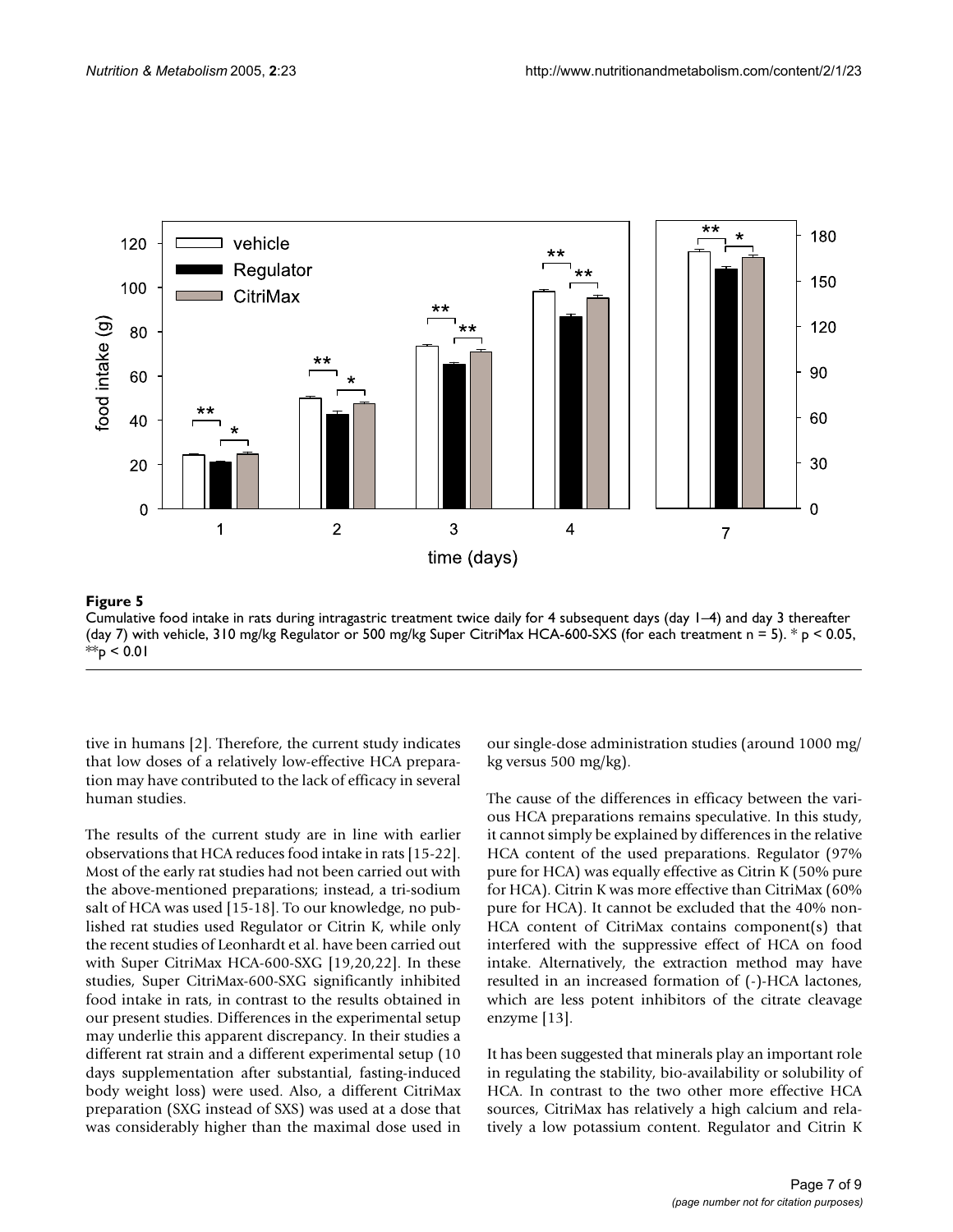<span id="page-7-0"></span>

Figure 6  $\,$ Cumulative food intake in rats during intragastric treatment twice daily for 4 subsequent days (day 1–4) and day 3 thereafter (day 7) with vehicle, 310 mg/kg Regulator or 600 mg/kg Citrin K (for each treatment n = 9).  $*$  p < 0.05,  $*$ sp < 0.01

contain negligible amounts of calcium and a relatively high content of potassium. If, as has been suggested, calcium reduces solubility and hinders bio-availability [23,24], the high calcium content in CitriMax may have negatively affected bio-availability or stability of the HCA molecule, resulting in a lower efficacy. It is unlikely that the high potassium content in the two other HCA sources is directly responsible for the observed inhibition of food intake, as tri-potassium citrate did not affect food intake.

The osmolarity of the CitriMax solution was considerably lower than the osmolarity of the more effective Regulator and Citrin K solutions. It has been suggested that osmolarity plays an important role in the regulation of satiety. Ingestion of hypertonic solutions decreased subsequent food intake in pigs [25]. In humans, the non-absorbable fructose stereoisomer D-tagatose inhibited food intake which may have been caused by the osmotic effects of the unabsorbed D-tagatose [26]. However, as the osmolarity of the ineffective tri-potassium citrate was as high as the osmolarity of Regulator and Citrin K, differences in osmolarity cannot solely account for the differences in efficacy of the various preparations used in this study.

It should be noted, however, that a decrease in food intake as a result of induction of malaise or discomfort by any of the used HCA sources cannot be excluded. Still, previous studies on the occurrence of conditioned taste aversion after HCA administration concluded that the food intake reducing effects of HCA cannot be solely explained by the induction of discomfort [27]. Accordingly, no behavioral signs indicating lack of well-being were recognized during these experiments.

In summary, this study shows that different commercially available HCA preparations show differences in their potency: Regulator and Citrin K are potent inhibitors of food intake in rats, whereas similar doses of CitriMax hardly showed any effect on food intake. As most of the (ineffective) human studies used low dose CitriMax preparations, the present study may indicate that low doses of a relatively low-effective HCA preparation may have contributed to the lack of efficacy in several human studies.

# **Competing interests**

The author(s) declare that they have no competing interests.